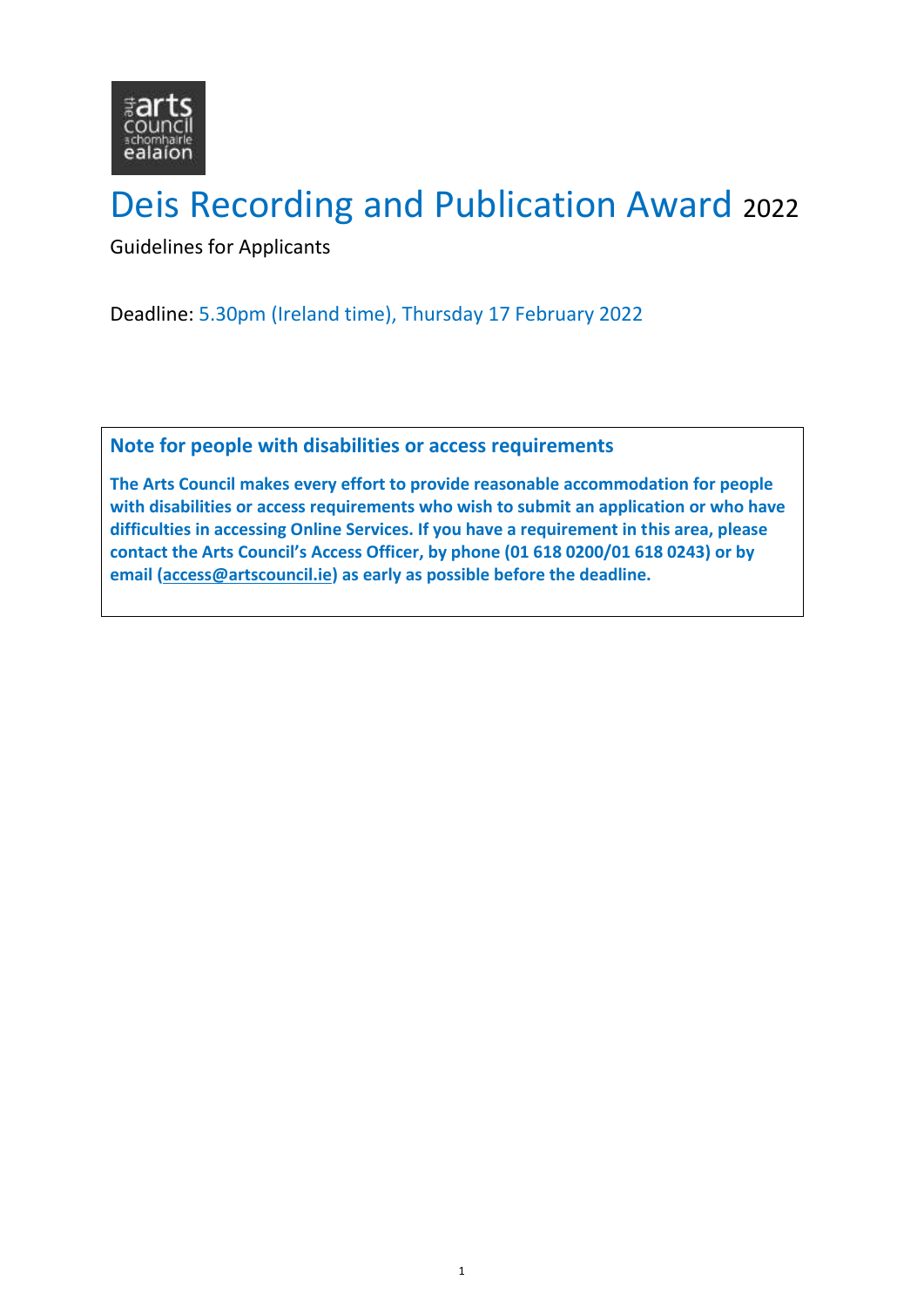| <b>CONTENTS</b>                                   |                                                                 |    |
|---------------------------------------------------|-----------------------------------------------------------------|----|
| <b>Key points to remember</b>                     |                                                                 |    |
| <b>Getting help with your application</b>         |                                                                 |    |
| 1. About the Deis Recording and Publication Award |                                                                 |    |
| 1.1                                               | Objectives and priorities of the award                          | 5  |
| 1.2                                               | Who can apply?                                                  | 5  |
| 1.3                                               | Who is the applicant?                                           | 6  |
| 1.4                                               | Who cannot apply?                                               | 6  |
| 1.5                                               | What may you apply for?                                         | 6  |
| 1.6                                               | What may you not apply for?                                     | 8  |
| 1.7                                               | What supporting material must you submit with your application? | 8  |
| 1.8                                               | Eligibility                                                     | 10 |
| 2. How to make your application                   |                                                                 | 11 |
| 2.1                                               | Register with the Arts Council's Online Services                | 11 |
| 2.2                                               | Fill in the application form                                    | 12 |
| 2.3                                               | Prepare any supporting material required for the application    | 12 |
| 2.4                                               | Make your application online                                    | 13 |
| 3. Processing and assessment of applications      |                                                                 | 15 |
| 3.1                                               | Overview                                                        | 15 |
| 3.2                                               | The assessment process                                          | 15 |
| 3.3                                               | Criteria for the assessment of applications                     | 15 |
| 3.4                                               | Peer panels                                                     | 16 |
| 3.5                                               | Outcome of applications                                         | 17 |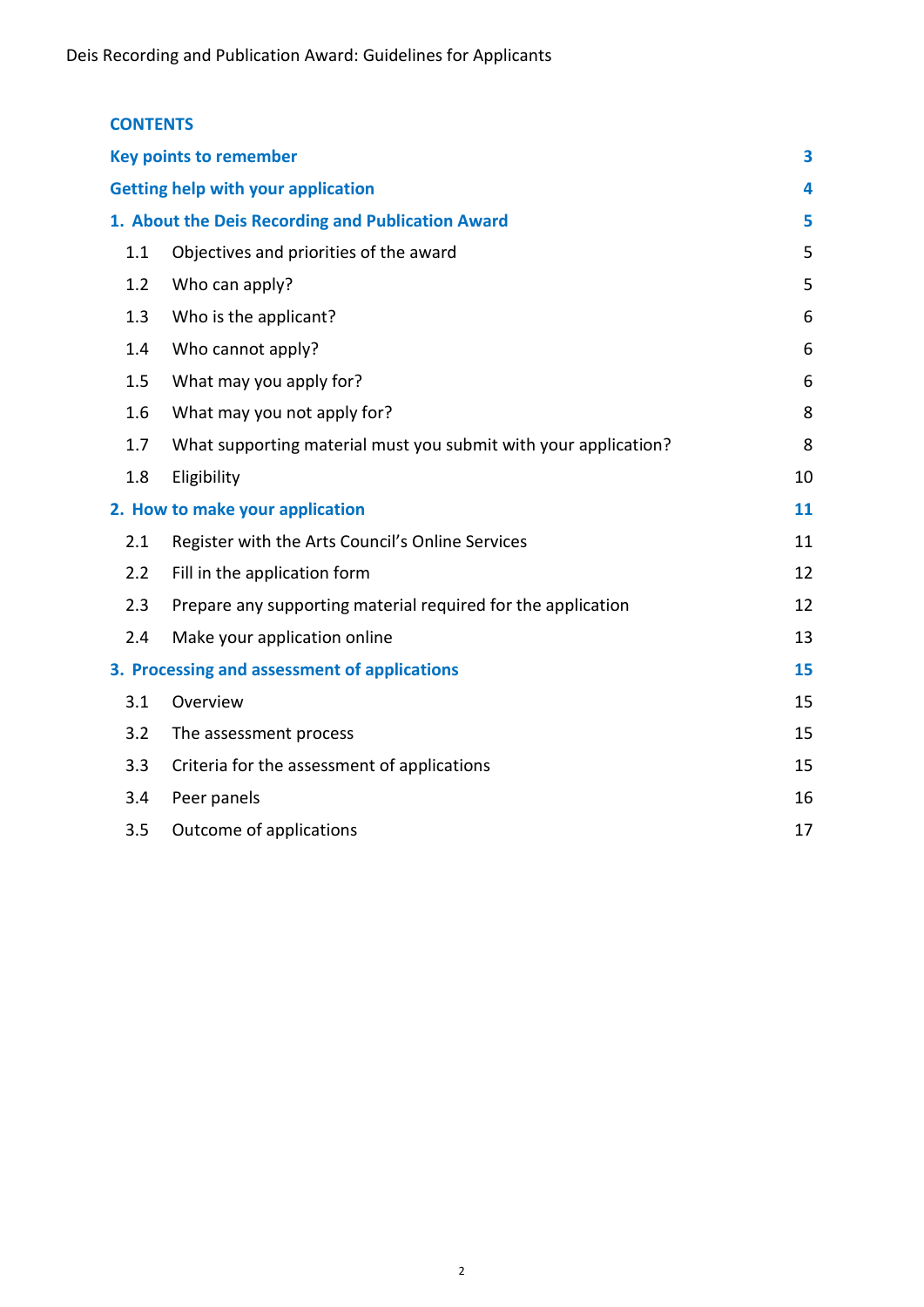### <span id="page-2-0"></span>Key points to remember

- In order to make an application, you **must** be registered for an Arts Council Online Services (OLS) account. If you do not have one, you can sign up for one [here.](https://onlineservices.artscouncil.ie/Register.aspx) Please note that it can take up to **five working days** for a new user to be registered on OLS, so give yourself plenty of time to do this ahead of the deadline.
- We strongly advise that you read this document carefully before beginning the process of making your application.
- We also strongly advise that you start the process early, and give yourself **plenty of time** to make your application.
- We recommend that you aim to upload your application **at least forty-eight hours** before the advertised deadline. That way, if you encounter a technical problem, you will have time to contact us so that we can assist you in resolving it.
- Please note that, on account of the large volume of applicants using the online system on the last day of the deadline, we cannot guarantee that we can resolve any technical issues you may have if you contact us **after 2.00pm on the day of the deadline**.
- Please read the following checklist carefully:

 $\vert \ \vert$  I have read and understand these guidelines.

 $\vert \ \vert$  In the event that I have had an issue, I have contacted the Arts Council for assistance.

 $\vert \vert$  I have filled in all of the sections of the application form relevant to my application.

| $\vert$ I have prepared all required supporting material as set out in these guidelines, and |
|----------------------------------------------------------------------------------------------|
| have this ready to upload.                                                                   |

 $\vert \vert$  I have asked someone else to check over my application to make sure there are no errors and that nothing is missing.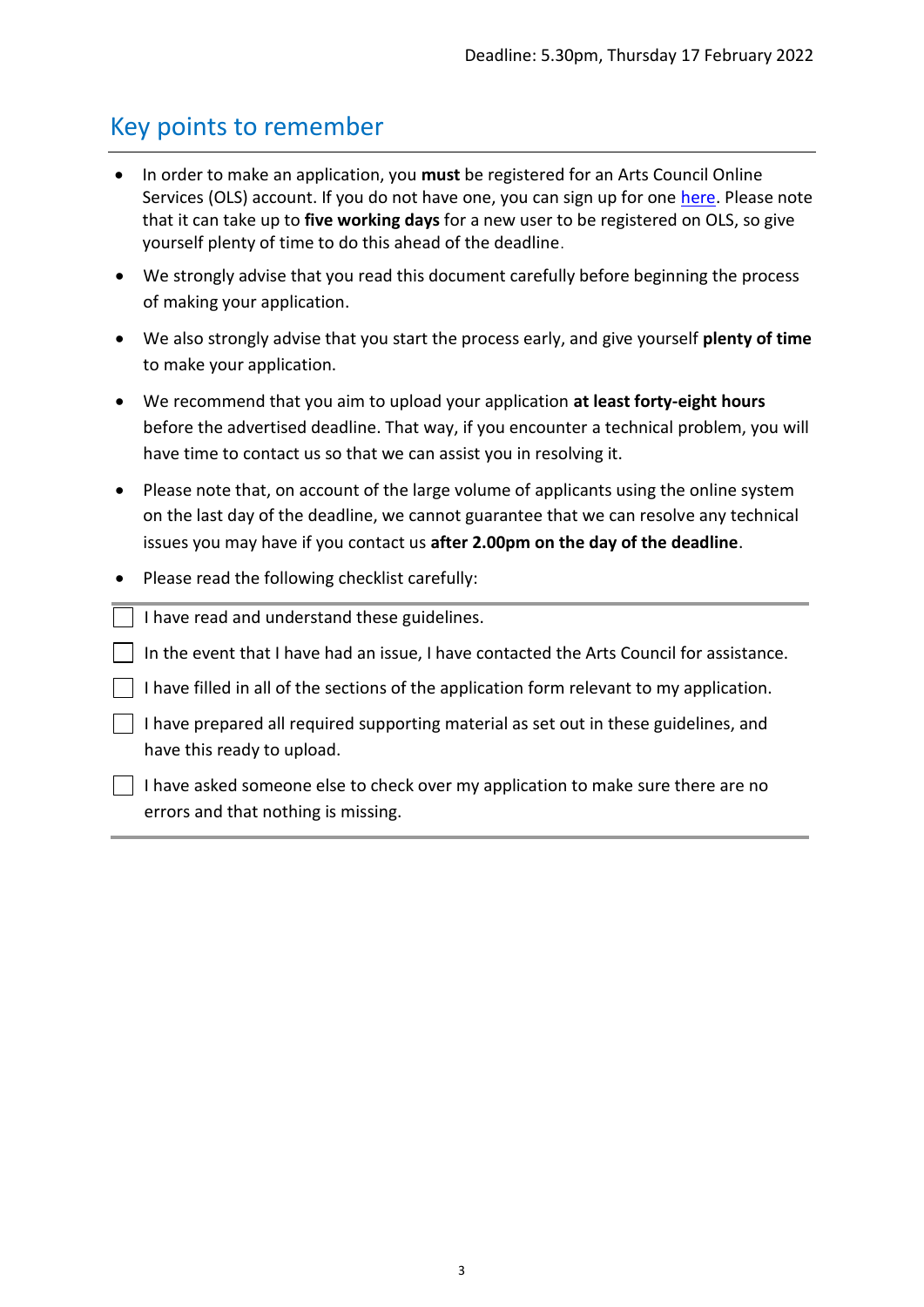## <span id="page-3-0"></span>Getting help with your application

If you have questions about using the Online Services website, visit the FAQ section on our website: [www.artscouncil.ie/FAQs/online-services/](http://www.artscouncil.ie/FAQs/online-services/)

If you have a technical question about the online application process and your question is not answered in the FAQ section, you can email [onlineservices@artscouncil.ie](mailto:onlineservices@artscouncil.ie) or call the Arts Council on **01 618 0200/01 618 0243**

If you have a query about your application that is not technical in nature, you should email or phone the arts team to which you are applying for funding. <http://www.artscouncil.ie/Contact-us/Staff-and-adviser-lists/>

To watch our YouTube guide on making an application, go to <http://www.youtube.com/artscouncildemos>

### **A NOTE ON COVID-19-RELATED PUBLIC-HEALTH GUIDANCE**

**In preparing your proposal, you should base it on the best public-health advice and guidance available at the time you are making your application.**

**You should ensure that what you are proposing is feasible or adaptable should social distancing and/or other public-health measures impact on all or part of the period to which this proposal applies.**

**In the event that your application is successful and you subsequently need to change or alter some or all of your proposal on the basis of changed public-health advice, you should contact your arts team in advance to discuss this.**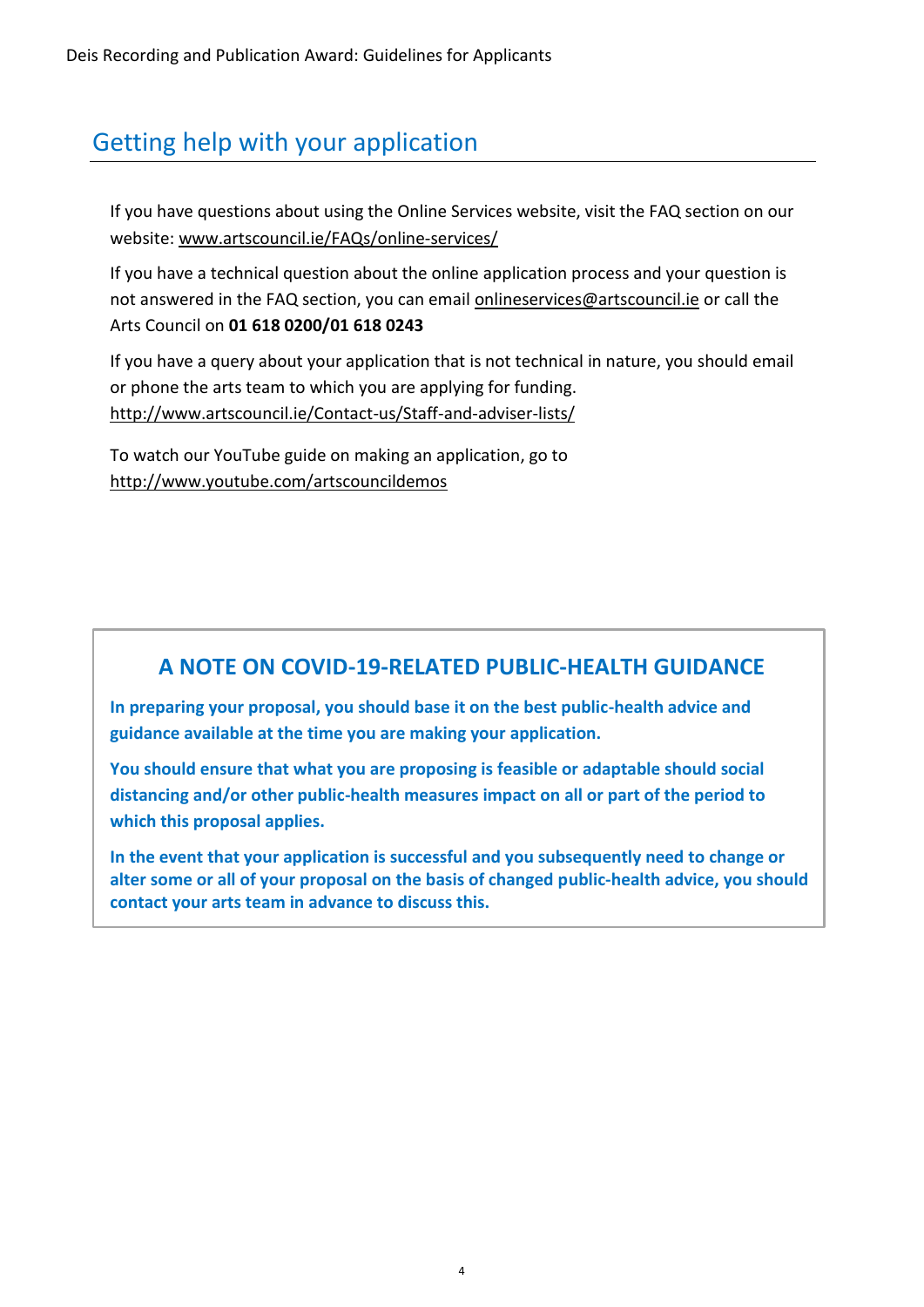### <span id="page-4-0"></span>1. About the Deis Recording and Publication Award

#### <span id="page-4-1"></span>**1.1 Objectives and priorities of the award**

The purpose of the Deis Recording and Publication Award is to provide support for traditional-arts recording projects, or recording projects involving collaboration between the traditional arts and other artforms and for projects centred on the publication of work, such as tutors, tune collections and critical writing.

Priority will be given to projects that demonstrate:

- **•** Attention to artistic quality
- **•** Innovation
- Significant benefit to the traditional-arts community.

All awards are informed by the Arts Council's ten-year strategy (2016–25), *Making Great Art Work: Leading the Development of the Arts in Ireland* (see here: [http://www.artscouncil.ie/arts-council-strategy/\)](http://www.artscouncil.ie/arts-council-strategy/).

In line with the *Public Sector Equality and Human Rights Duty*, the Arts Council is committed to ensuring that it takes positive policy measures to promote equality of opportunity for all those living in Ireland, regardless of their gender, sexual orientation, civil or family status, religion, age, disability, race or membership of the Traveller Community. Furthermore, the Arts Council notes the ground of socio-economic background as a further basis for which equality of opportunity must be guaranteed.

The Arts Council therefore welcomes applications that are representative of the diversity of Irish society, including but not limited to any of the characteristics outlined above.

#### <span id="page-4-2"></span>**1.2 Who can apply?**

The Deis Recording and Publication Award is open to individuals, groups, bands and organisations.

Proposals are accepted from all areas in the traditional arts (traditional music, song, dance and oral artforms such as storytelling and *agallamh beirte*).

The award is open to individuals and organisations who are resident in the Republic of Ireland. There are certain exceptions where the Arts Council may deem eligible applications made by those based outside the Republic of Ireland. However, before admitting as eligible any such application, the Arts Council would need to be satisfied that the outcomes of any such proposal would benefit the arts in the Republic of Ireland.

Proposals received from applicants funded by Strategic Funding or Arts Grants Funding must provide evidence that the project is additional to activities already supported by the Arts Council.

Recordings produced under this scheme must be of a high production quality, and applicants must provide evidence that they are working in conjunction with a recognised producer or demonstrate that they have a track record in quality sound production. Recordings must be accessible to the general public – e.g. through a released recording and/or accessible in a library or archive. Applicants should provide information detailing the online or hard-copy media platforms through which the recordings will be made available and subsequently distributed and promoted.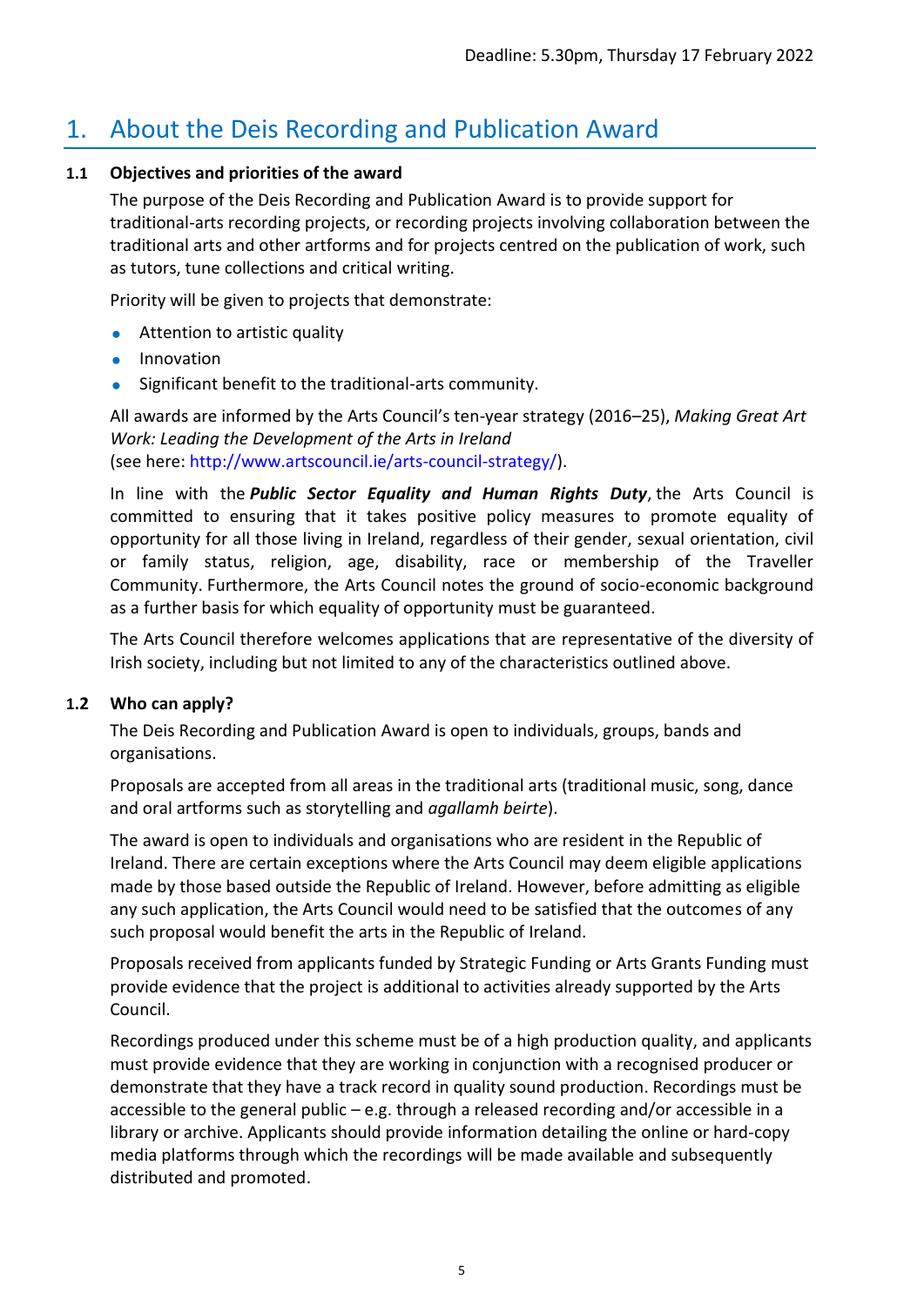Publications produced under this scheme must be made in conjunction with a recognised publisher or through an organisation or institution with a track record of producing publications to a high editorial and production standard, in order to ensure quality and best practice, and to support distribution/dissemination of the published work.

In line with the Public Sector Equality and Human Rights Duty, the Arts Council is committed to ensuring that it takes positive policy measures to promote equality of opportunity for all those living in Ireland, regardless of their gender, sexual orientation, civil or family status, religion, age, disability, race or membership of the Traveller Community. Furthermore, the Arts Council notes the ground of socio-economic background as a further basis for which equality of opportunity must be guaranteed. The Arts Council therefore welcomes applications that are representative of the diversity of Irish society, including but not limited to any of the characteristics outlined above.

#### <span id="page-5-0"></span>**1.3 Who is the applicant?**

The applicant is the person or organisation that will receive any grant offered and who will be required to accept the terms and conditions of that grant.

Any grant offered will only be paid into a bank account held in the name of the applicant.

All documentation provided must be in the name of the applicant (individual artist or arts organisation) – e.g. if you apply to the Arts Council for funding under the name Máire de Barra, then all documentation, including bank and tax details, must be in that name. Variations such as Mary Barry or Barry Studios are not acceptable.

#### <span id="page-5-1"></span>**1.4 Who cannot apply?**

You cannot apply for more than one Deis Recording and Publication Award in any one round of funding.

Those who are not eligible to apply include the following:

- Individuals who are currently in undergraduate or postgraduate education or who will be during the period for which this award is offered
- $\bullet$  Individuals who have received a previous Deis Recording Award which is still ongoing  $$ any previously funded project must be completed and all monies drawn down before you can apply again
- Applicants who have previously made an unsuccessful application under the Deis Recording and Publication Award for the same proposed project.

#### <span id="page-5-2"></span>**1.5 What may you apply for?**

The maximum amount that may be awarded to each successful applicant is:

**€10,000**

The purpose of the Deis Recording and Publication Award is to provide support for recording or publishing projects in the traditional arts, or for recording or publication projects involving collaboration between the traditional arts and other artforms. Projects of the following nature will be considered:

- Those that are of a significant archival nature or that pertain to the music of a specific region or a particular musical style
- Those that help to make the music/song of an exceptional performer, composer or region available to a wider public
- Those that have a particularly innovative theme or original artistic format
- Those that form part of an individual's career development.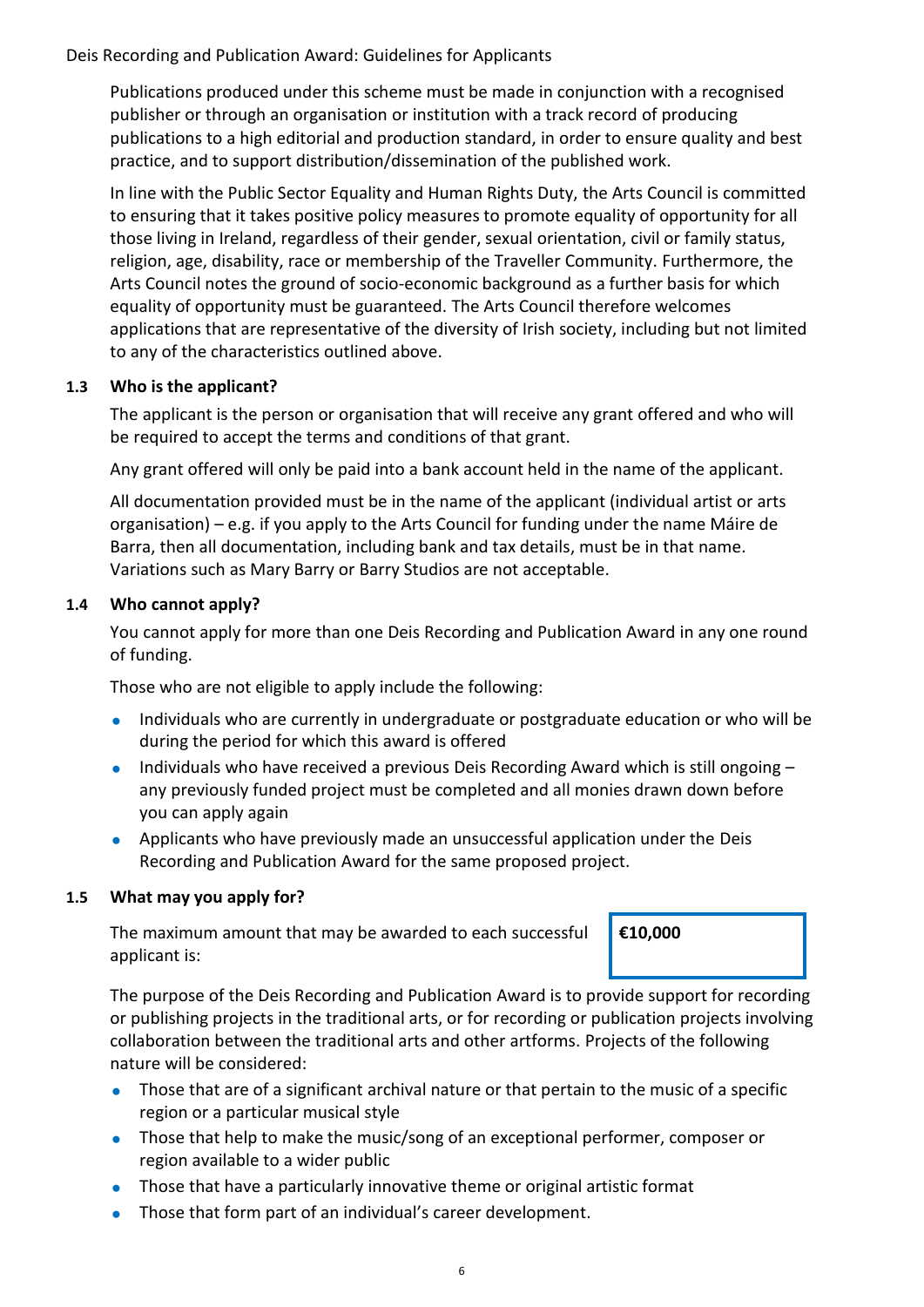This is a highly competitive award, and the average award in 2021 was €5,800.

#### **Access costs for artists with disabilities**

In addition to the maximum amount permitted, the Arts Council will also consider access costs specifically relating to the making of work by artists with disabilities. If you wish to apply for additional funding on this basis, please upload the following information with your application:

- A short document outlining what your additional access costs are
- An amount for access costs in the expenditure section of your application-form budget. This figure should also be included in the total amount you request.

#### **What is an access cost?**

Access costs for artists with disabilities cover any requirements you may have in order to remove barriers that might stop you from completing your proposal. This may include, for example, costs towards additional time needed to complete an element of your proposal or additional assistance required to deliver your proposed activity.

We take the definition of disability from the UN Convention on the Rights of Persons with Disabilities, which states: 'Persons with disabilities include those who have long-term physical, mental, intellectual or sensory impairments which, in interaction with various barriers, may hinder their full and effective participation in society on an equal basis with others.'

#### **How much funding may you apply for?**

The maximum amount you may request is the difference between the **proposed expenditure** and the **proposed income** you indicate in section 3 of the application form and must not exceed €10,000.

- Proposed expenditure should include all artists' fees,\* rehearsal and performance costs, venue/studio hire, technical costs, publication costs, distribution, promotion and publicity costs, administrative costs, etc. How you break down the costs of your proposal and allocate resources gives Arts Council assessors a good picture of the feasibility of your project and whether or not it is realistically costed.
- **Proposed income should include what you expect to receive from other funders,** projected sales, and commercial sponsorship, etc.

It is also important to reflect all in-kind support\*\* in both income and expenditure, so reflecting the full and true value of your proposal.

**\*Note on Artist Fees** The Arts Council is committed to improving the pay and conditions of artists. In this context, the Arts Council has published a [policy](http://www.artscouncil.ie/uploadedFiles/Main_Site/Content/About_Us/Paying%20the%20Artist%20(Single%20Page%20-%20EN).pdf) on the fair and equitable remuneration and contracting of artists. This includes bestpractice principles for all those working in the arts to aspire to. All artists engaged on Arts Council-funded activities must be fairly paid. Anyone seeking funding from the Arts Council must tell us how they will ensure that artists will receive fair pay and conditions, and provide details in their budgets. We use this to assess applications and will not offer funding if we consider pay to be too low or below industry standards or where the terms of engagement are not appropriate. Through our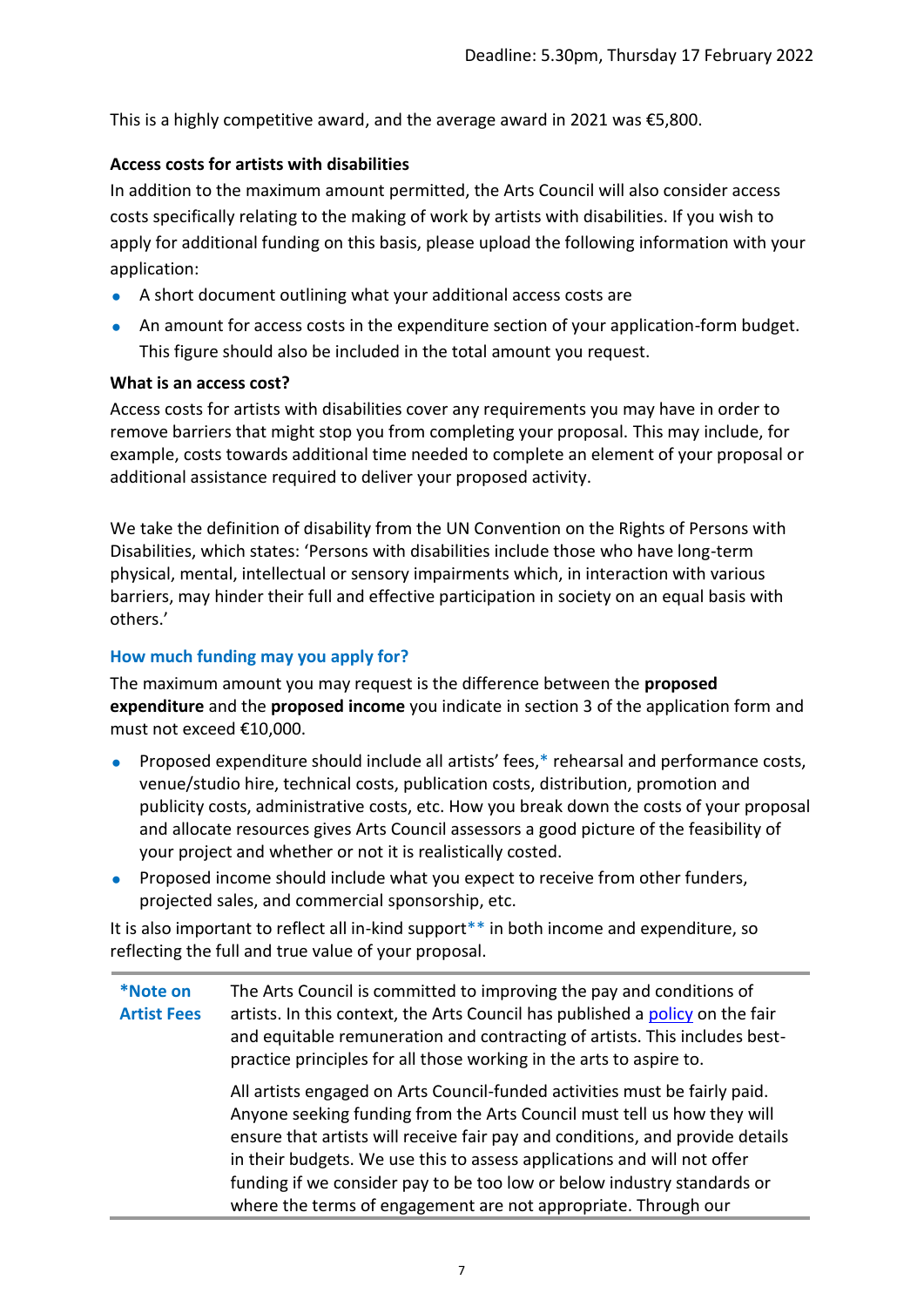reporting mechanisms we will monitor compliance.

We do not set or recommend rates of pay, but we recognise the role of those organisations that are mandated to do so and will refer to these where they exist. We also commit to supporting key representative and resource organisations to review industry rates and develop new tools that support the contracting process.

**\*\*Note on in-kind support** If you expect to receive in-kind support, you need to put a financial value on it so that the contribution it makes to the real value of your proposal is clear. You should think of in-kind support both as expenditure and as income: whatever amount you declare on the expenditure side you should also declare on the income side.

> Time contributed by directors or board members may not be reckoned as an in-kind cost.

You are asked to indicate income, expenditure and amount requested at two stages during your application:

- Online, when you initiate the application (totals only)
- $\bullet$  In section 3 of the application form.

Make sure that the totals are the same on both; and make sure that the amount requested equals TOTAL EXPENDITURE minus TOTAL INCOME.

#### <span id="page-7-0"></span>**1.6 What may you not apply for?**

Activities and costs that you may not apply for include the following:

- Activities or costs that do not fit the purpose of the award
- Activities that are more suited to another award funded by the Arts Council or operated by other state agencies, such as Culture Ireland
- Activities that have already taken place or that will have commenced before a decision is made on your application
- Activities undertaken for charity fundraising purposes, for participation in a competition, or for primarily profit-making purposes
- Activities that have already been assessed by the Arts Council, unless you demonstrate that you have developed the proposal since previously applying. An exception will be made to this if the Council has specifically advised you to redirect your application to this award. Please bear in mind that such advice is not an indication of a successful outcome.
- The purchase of musical instruments
- Activities that are an intrinsic part of ongoing formal education.

#### <span id="page-7-1"></span>**1.7 What supporting material must you submit with your application?**

Supporting material means material that is **separate from** and **additional to** your application form. This helps the person assessing your application to get a clearer understanding of your proposal. Please read very carefully the following list of what supporting material is required, as failure to comply with this is the most common reason for applications being deemed ineligible.

In order to be considered eligible for assessment under the Deis Recording and Publication Award, you **must** submit the following supporting material online: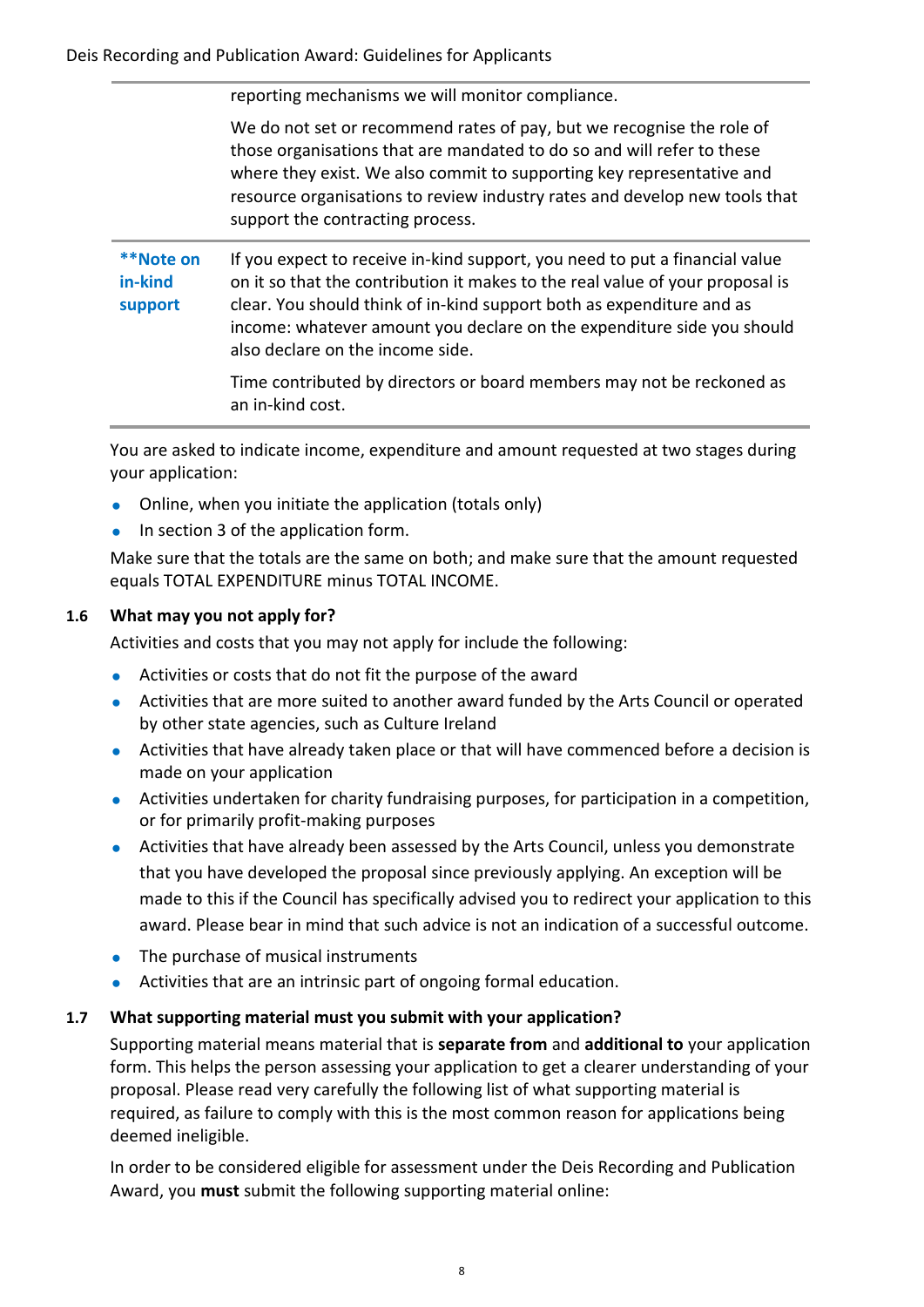- Detailed up-to-date CVs or biographies (max. three pages) of all the artists involved in the proposed project
- Examples of previous work, such as recordings, video clips, music scores, and sample(s) of the work proposed for recording. Examples of work in progress must be submitted in cases of collaboration with other musical genres, or in the case of a proposed publication, sample chapters or draft copy that will enable a thorough assessment of artistic quality (see **Acceptable file formats** in section **2.3 Prepare any supporting material required for the application**).

If you are citing any collaboration or financial support in your application, you need to provide appropriate documentation – e.g. letters of offer, statements of support or similar documents.

If you are in receipt of Arts Council funding under Strategic Funding or Arts Grants Funding, you must supply written evidence that the project for which you are seeking funding is exceptional and outside the remit of your funded activities.

#### **Additional material required in certain circumstances**

- The Arts Council requires all individuals and organisations providing cultural, recreational, educational or other services to children and young people under the age of eighteen to have suitable child protection policies and procedures in place. When making an application, you must indicate whether or not your proposal is relevant to this age group (in section 1.3 in the application form). If you answer 'Yes' to this question in the application form and your application is successful, as a condition of funding you will be required to confirm and demonstrate that you have suitable child protection policies and procedures in place. For more information on child safeguarding and Children First please refer to the Tusla (Child and Family Agency) website at [https://www.tusla.ie/children-first/](https://eur01.safelinks.protection.outlook.com/?url=https%3A%2F%2Fwww.tusla.ie%2Fchildren-first%2F&data=04%7C01%7Cmaeve.giles%40artscouncil.ie%7Cea09bbc4f46842c3667508d91eb0ad1c%7C795081b8031247148b9b47a38385ea5e%7C0%7C0%7C637574566433798597%7CUnknown%7CTWFpbGZsb3d8eyJWIjoiMC4wLjAwMDAiLCJQIjoiV2luMzIiLCJBTiI6Ik1haWwiLCJXVCI6Mn0%3D%7C1000&sdata=r8PvUYBXBXkb3lyz5ozJDdx3BoGZW9t09r8lAej1%2BYY%3D&reserved=0) You may view the self-audit that successful applicants will be required to complete here [https://childprotection.artscouncil.ie/.](https://eur01.safelinks.protection.outlook.com/?url=https%3A%2F%2Fchildprotection.artscouncil.ie%2F&data=04%7C01%7Cmaeve.giles%40artscouncil.ie%7Cea09bbc4f46842c3667508d91eb0ad1c%7C795081b8031247148b9b47a38385ea5e%7C0%7C0%7C637574566433808554%7CUnknown%7CTWFpbGZsb3d8eyJWIjoiMC4wLjAwMDAiLCJQIjoiV2luMzIiLCJBTiI6Ik1haWwiLCJXVCI6Mn0%3D%7C1000&sdata=ac1CroLu2SbmcTJOsX5W1pnfA041c0G2aqIohfeAJiA%3D&reserved=0)
- If your proposal involves working with vulnerable persons, you must submit an acknowledgement that you adhere to the *National Policy & Procedures on Safeguarding Vulnerable Persons at Risk of Abuse* (see [here\)](https://www.hse.ie/eng/about/who/socialcare/safeguardingvulnerableadults/).
- If your proposal involves working with animals, you must provide a copy of your *Animal Welfare Protection Policies and Procedures*.

#### **If you do not submit the required supporting material, your application will be deemed ineligible.**

If your proposal is complex, you should consider submitting a detailed budget in addition to the itemised expenditure-and-income details you enter in section 3 of the application form. Please include contextual information for all supporting material in a clearly labelled text file.

For information on the formats you may use for supporting material you wish to upload as part of your application, see section **2.3 Prepare any supporting material required for the application**.

#### **Filenames for sound files**

Please give details of any sound files in an accompanying text file. Include the names of performers and detail the instrumentation for each track where appropriate.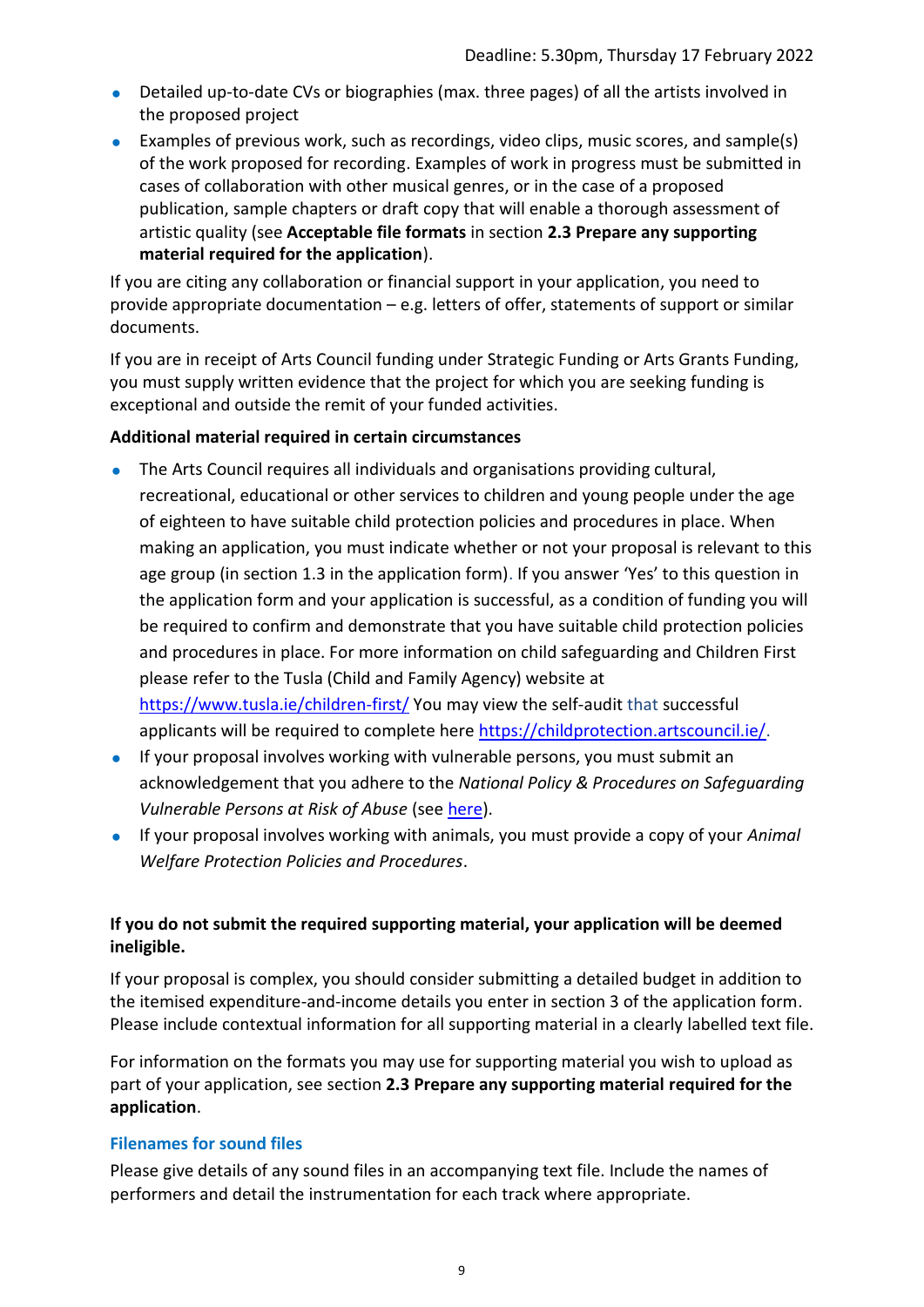Please title the sound files accurately using the following naming convention:

*Composer-performer-track name*

Examples: hamilton-CeolAM-coislife.mp3 murphy-collins-marblehalls.mp3

#### <span id="page-9-0"></span>**1.8 Eligibility**

Your application will be deemed **ineligible**, and will not go any further in the process, if any of the following is true:

- 1. You miss the application deadline.
- 2. You fail to complete all of the sections in the application form relevant to your proposal.
- 3. You cannot apply as set out in sections 1.2 to 1.4 above.
- 4. You apply for an amount of funding greater than the maximum amount allowed for within the award to which you are applying as set out in section 1.5 above.
- 5. You apply for an activity or purpose that you cannot apply for as set out in section 1.6 above.
- 6. You fail to provide all mandatory supporting materials as set out in section 1.7 above.
- 7. Your application is better suited to another funding programme offered by the Arts Council or by another funding agency (in this case, we will redirect you to the more appropriate funding opportunity).

**Note:** in the event that your application is ruled ineligible, it will not be assessed, and you will be permitted to apply again with the same proposal in future funding rounds. If you do reapply, you should ensure that you meet the eligibility requirements.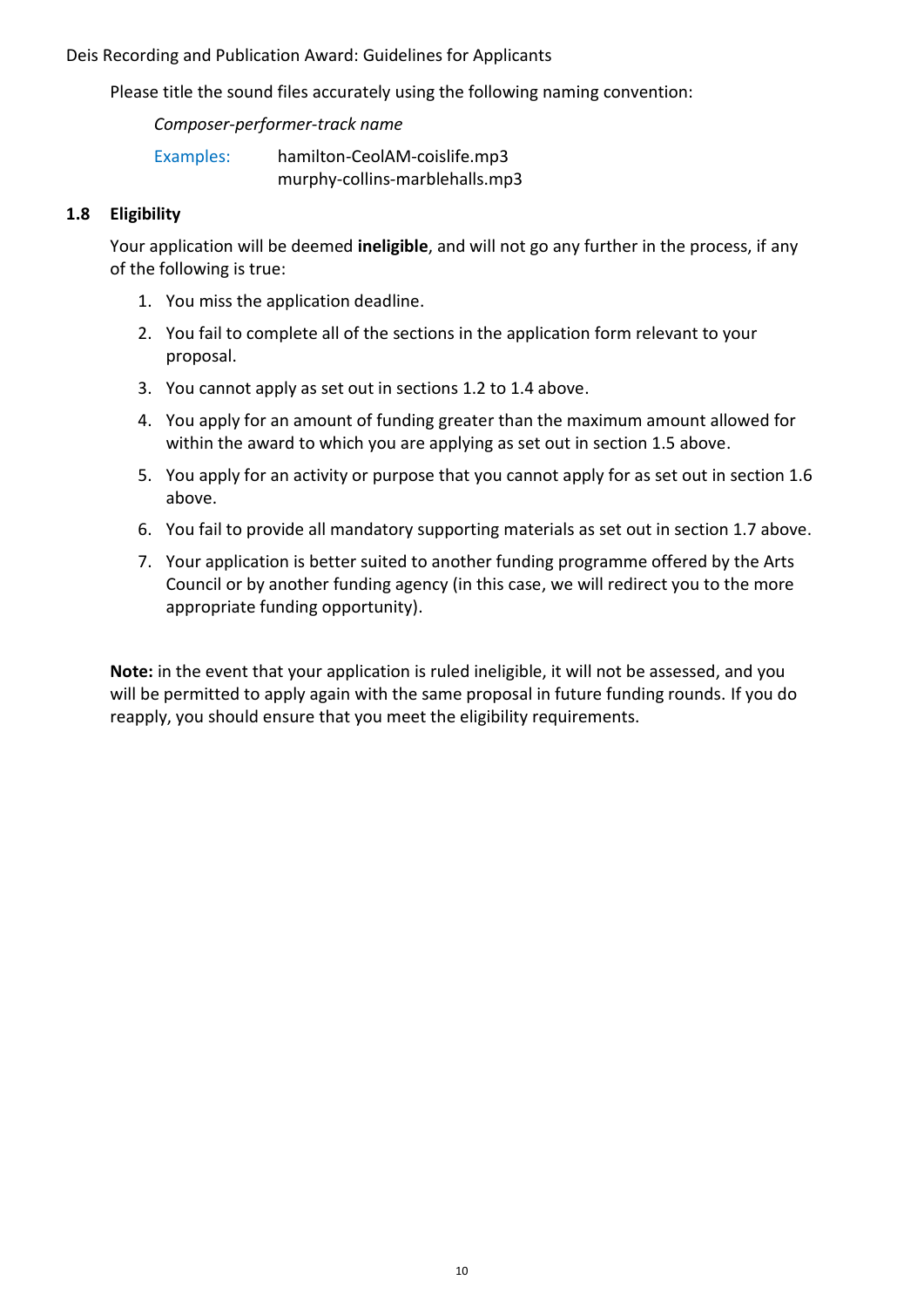### <span id="page-10-0"></span>2. How to make your application

#### **2.1 Register with the Arts Council's Online Services**

<span id="page-10-1"></span>All applications must be made through the Arts Council's Online Services; applications made in any other way (by post, fax or email) will not be accepted.

You must have an Online Services account to make an application. If you do not already have an Online Services account, sign up by filling out the registration form here: [https://onlineservices.artscouncil.ie/register.aspx.](https://onlineservices.artscouncil.ie/register.aspx)

Within five working days you will be emailed a unique ARN (artist reference number) and password that you can use to sign in to Online Services.

#### **Requirements for using Online Services**

Your computer and Internet browser will need to meet the following requirements to use Online Services successfully:

**PC** Windows 7 or higher *with* Internet Explorer 8.0 or higher OR Firefox 27 or higher OR Chrome 33 or higher **Mac** Mac OS X v10.5 Leopard or higher *with* Safari 3.1 or Safari 10 OR Firefox 27 or higher OR Chrome 32 or higher

Note: if Safari 11 prevents upload of documents, use a newer version of Safari, Firefox, or Chrome

**Note:** you will also need to have Microsoft Word or OpenOffice Writer installed to complete the application form itself. OpenOffice Writer is free software that can be downloaded here: [https://www.openoffice.org.](https://www.openoffice.org/)

#### **OpenOffice Users**

Please refer to our video *Using OpenOffice to download, complete and upload the application form* at [https://www.youtube.com/watch?v=iT9XxgmgoEo](https://eur01.safelinks.protection.outlook.com/?url=https%3A%2F%2Fwww.youtube.com%2Fwatch%3Fv%3DiT9XxgmgoEo&data=04%7C01%7Cmaeve.giles%40artscouncil.ie%7Cafa307ec655549eaf30008d900000e9a%7C795081b8031247148b9b47a38385ea5e%7C0%7C0%7C637540822510970809%7CUnknown%7CTWFpbGZsb3d8eyJWIjoiMC4wLjAwMDAiLCJQIjoiV2luMzIiLCJBTiI6Ik1haWwiLCJXVCI6Mn0%3D%7C1000&sdata=N%2B1rk4Wdph%2Blz%2F65w8uLB3uVo66%2B%2Bj5xHydRj6aogZs%3D&reserved=0)

You **must** use OpenOffice Writer version 4.0.1 or earlier. More recent versions of OpenOffice Writer than 4.0.1 have changed how our application forms appear when they are submitted through Online Services.

#### **Important notes for Apple Mac users**

- Note the section in the YouTube video (at 1 min. 20 secs; link provided above) that deals with the issue of downloading version 4.0.1 on Macs with the operating system Mac OS Mojave or an earlier version installed.
- You cannot download OpenOffice 4.0.1 onto a Mac with the operating system Mac OS Catalina. If your Mac has this operating system or a newer version installed, you will have to download and use OpenOffice version 4.1.9 or newer.

If you cannot meet, or do not understand, any of these requirements, please contact us for advice as far as possible in advance of the deadline.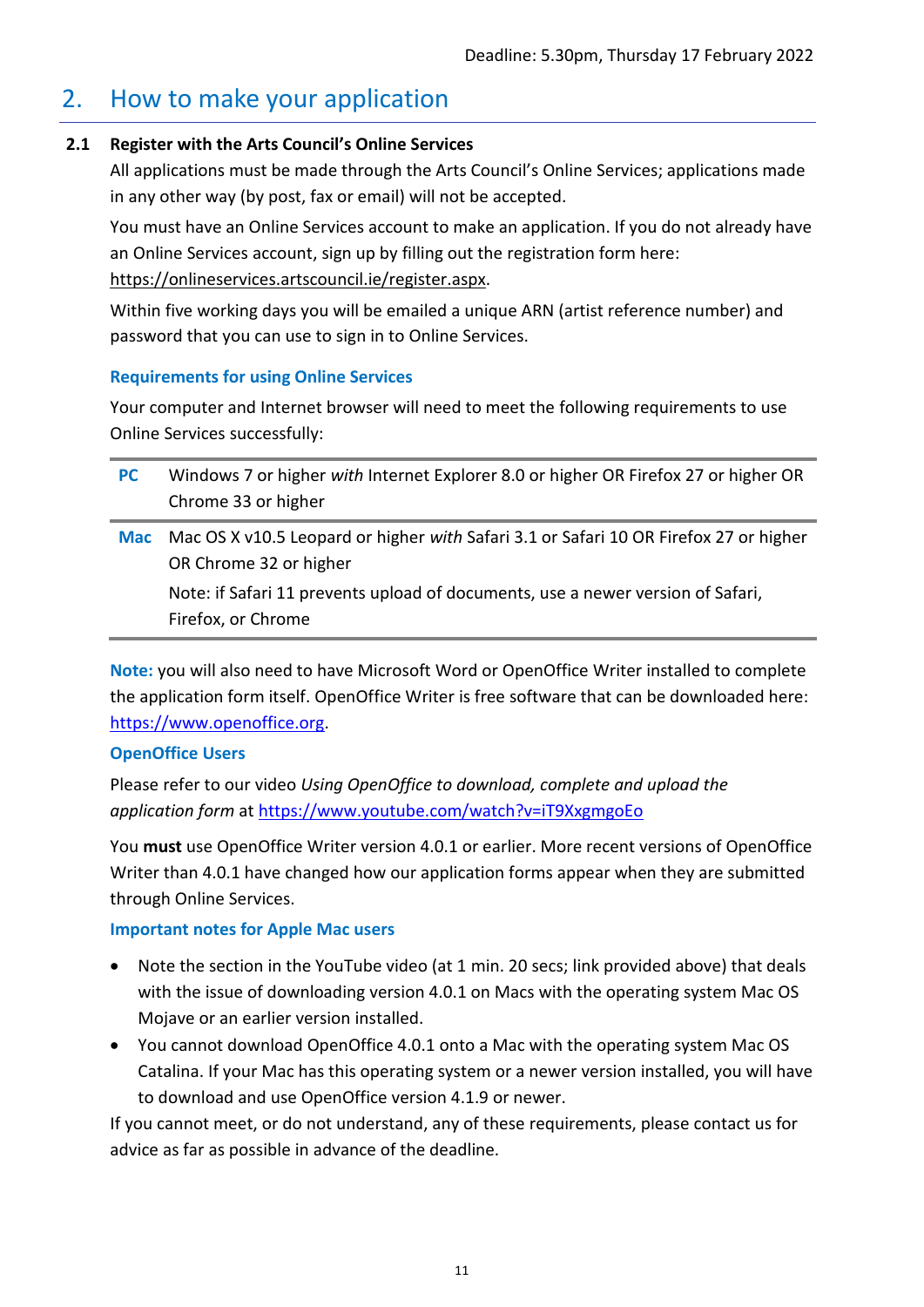#### **Give yourself enough time to complete the application**

You should become familiar with the Online Services website well in advance of the deadline and in advance of preparing an application. It is likely that there will be heavy traffic on the site on the final afternoon of the closing date. You should prepare your application and submit it well in advance of the deadline.

Upload times can be much longer than download times. It may take longer than you think to upload your supporting materials.

#### **Getting technical support**

If you need technical support while making an online application, you can contact the Arts Council by emailing [onlineservices@artscouncil.ie](mailto:onlineservices@artscouncil.ie) or by phoning 01 6180200/01 6180243. We recommend you report any technical issues with us well in advance of the deadline. Please provide a contact phone number and make sure that you are available to receive a return call from us.

We deal with queries on a first-come first-served basis.

Please note that there is often a high volume of calls as the deadline approaches and that technical-support calls received after 2.00pm on the closing date may not be resolved before the deadline.

#### **2.2 Fill in the application form**

<span id="page-11-0"></span>If you have not already done so, download the application form for the award you wish to apply for. The application form is a Microsoft Word/OpenOffice Writer document that you fill in offline (on your own computer). The application form includes guidance on how to fill in each of its sections.

**Note:** the application form is formatted in such a way that the Arts Council can extract information from the form for assessment purposes. It is **very important** that you type inside the grey boxes in the form, and that you do not delete them and/or type outside them. If you do this, the form will not upload properly.

#### **2.3 Prepare any supporting material required for the application**

<span id="page-11-1"></span>You are required to include supporting material with your application. For example, this might include a CV, or samples of your current work – e.g. text, video, images, or sound recordings (see section **1.7 What supporting material must you submit with your application?**).

You must submit all such supporting material online – if necessary, you should scan or save material in electronic format.

#### **Acceptable file formats**

The following table lists file formats for your supporting material.

| File type   | <b>File extension</b> |
|-------------|-----------------------|
| text files  | .rtf/.doc/.docx/.txt  |
| image files | .jpg/.gif/.tiff/.png  |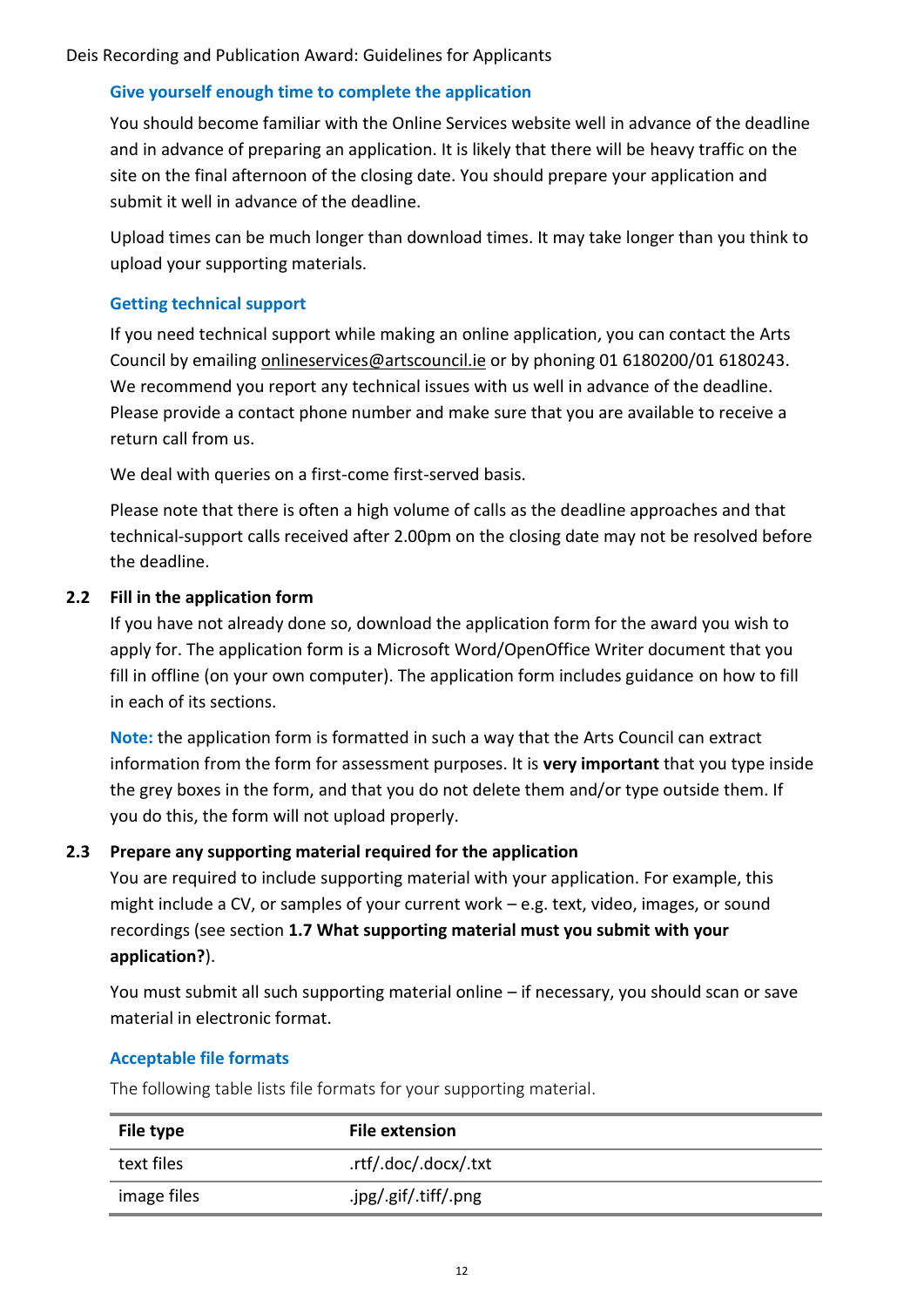| sound files                | .wav/.mp3/.m4a |
|----------------------------|----------------|
| video files                | .avi/.mov/.mp4 |
| spreadsheets               | .xls/.xlsx     |
| Adobe Acrobat Reader files | .pdf           |

For convenience, gather together all the files you need in an accessible location on your computer.

#### **Submitting URL links**

You may provide links to material hosted on YouTube [\(www.youtube.com\)](http://www.youtube.com/) or other filesharing sites (e.g. Vimeo, SoundCloud) instead of uploading the material directly. To do this, copy the URL (the full address of where your material is hosted) into a Microsoft Word/OpenOffice Writer document or equivalent and upload it as a weblink-supporting document.

**Note:** assessors will only view materials as submitted by you according to the URL link that you provide. Check that the link works from within the document you upload – i.e. that it links correctly to your material.

If you do not wish material you upload to YouTube for your application to be publicly viewable, you can flag your video as 'unlisted' in the settings. Please do not flag your material as 'private' as it will not be accessible to Arts Council assessors.

#### **Naming files appropriately**

Give all files that you intend to upload filenames that make it clear what they contain or represent – i.e. it should be clear from the filename whether the document is a CV, a sample text, or a review of previous work.

Please submit supporting documents in separate, appropriately named files.

| <b>Good filenames</b> | russelljack Architecture Project application.doc             |
|-----------------------|--------------------------------------------------------------|
| for an applicant      | russelljack performance clip.mp4                             |
| called Jack           | russelljack Architecture Project budget template round 2.xls |
| <b>Russell</b>        | russelljack youtube link.doc                                 |

The total combined limit for all supporting material uploaded with a single application is **40MB**.

#### **2.4 Make your application online**

<span id="page-12-0"></span>To make your application online, you go through four main stages. Click **Save draft** at the end of each stage. You can come back to your application and revise it at any time before you finally submit it.

#### **2.4.1 Choose a funding programme and download application form**

To start a new application, click the **Make an application** button on your home page, and follow the prompts to choose the funding programme you wish to apply for and to give your application a unique reference by which to identify it. At this stage you can also download the application form (if you have not already done so).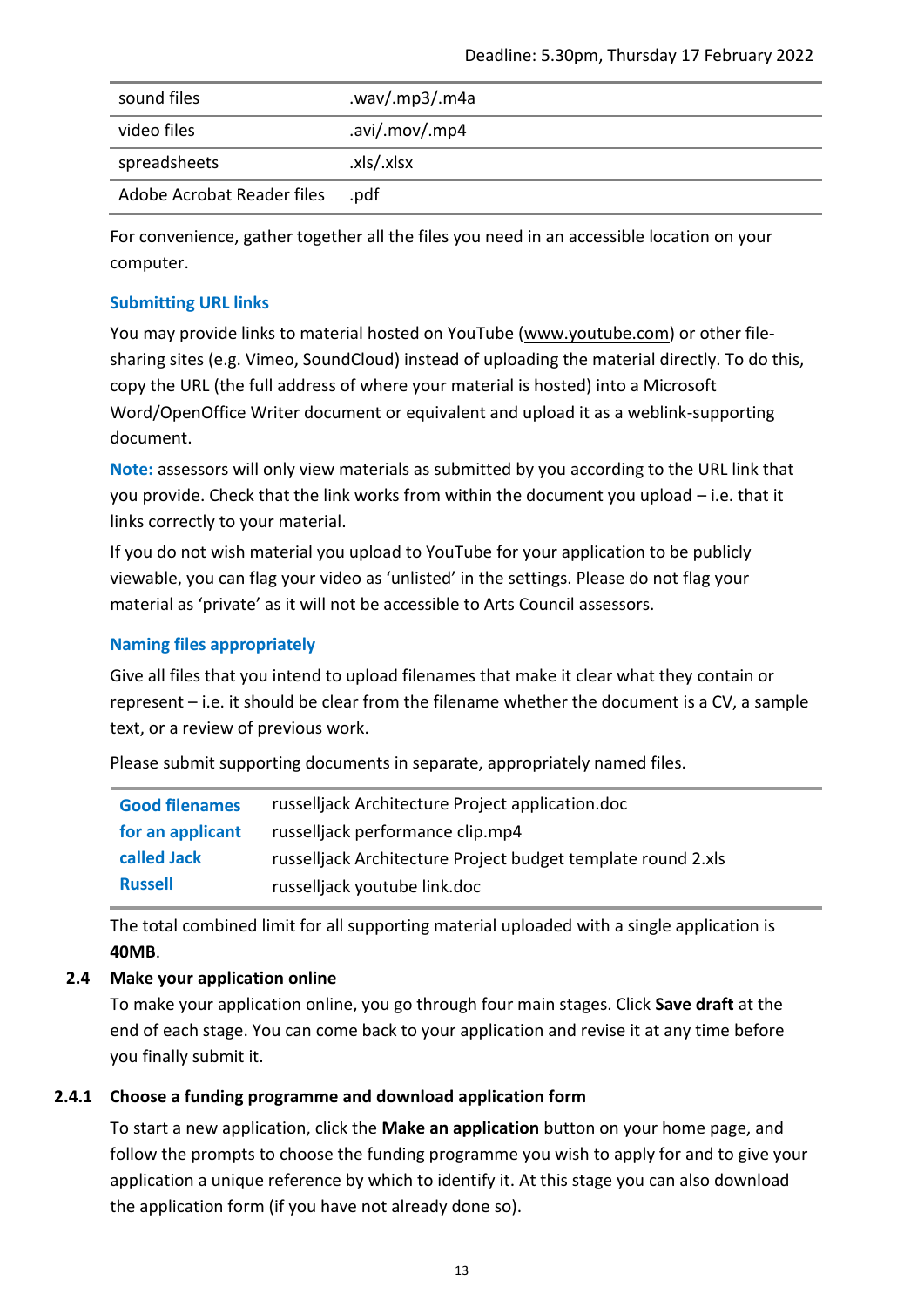#### **2.4.2 Request funding amount**

At this stage specify the expenditure and income related to your proposal, and the amount of funding you are requesting. The **Amount requested** should equal the **Total expenditure** minus the **Total income**. The final figures you enter here should be the same as those you enter in section 3 of the application form and in your detailed budget.

#### **2.4.3 Upload application form and supporting material**

Follow the prompts to upload your completed application form, CV or CVs, detailed budget and any other required supporting material (see section **1.7 What supporting material must you submit with your application?**). You do not have to upload everything at the same time. You can save your application as a draft and come back to it later.

**Note:** if you are confident that your application form is filled in correctly and it is saved as a .docx file, save it as a .doc file and try uploading it again.

#### **2.4.4 Submit application**

When you are satisfied that you have uploaded everything you need to support your application and ticked the declaration, click **Submit**.

Once submitted, your application cannot be amended. Do not submit your application until you are completely satisfied.

You should receive two emails. The first will be issued immediately your application is received by the Arts Council. The second may arrive a few minutes later and will contain your application number, which will be used in all correspondence relating to this application. **Note**: it is important that you contact [onlineservices@artscouncil.ie](mailto:onlineservices@artscouncil.ie) if you **do not** receive the second confirmation email containing the application number.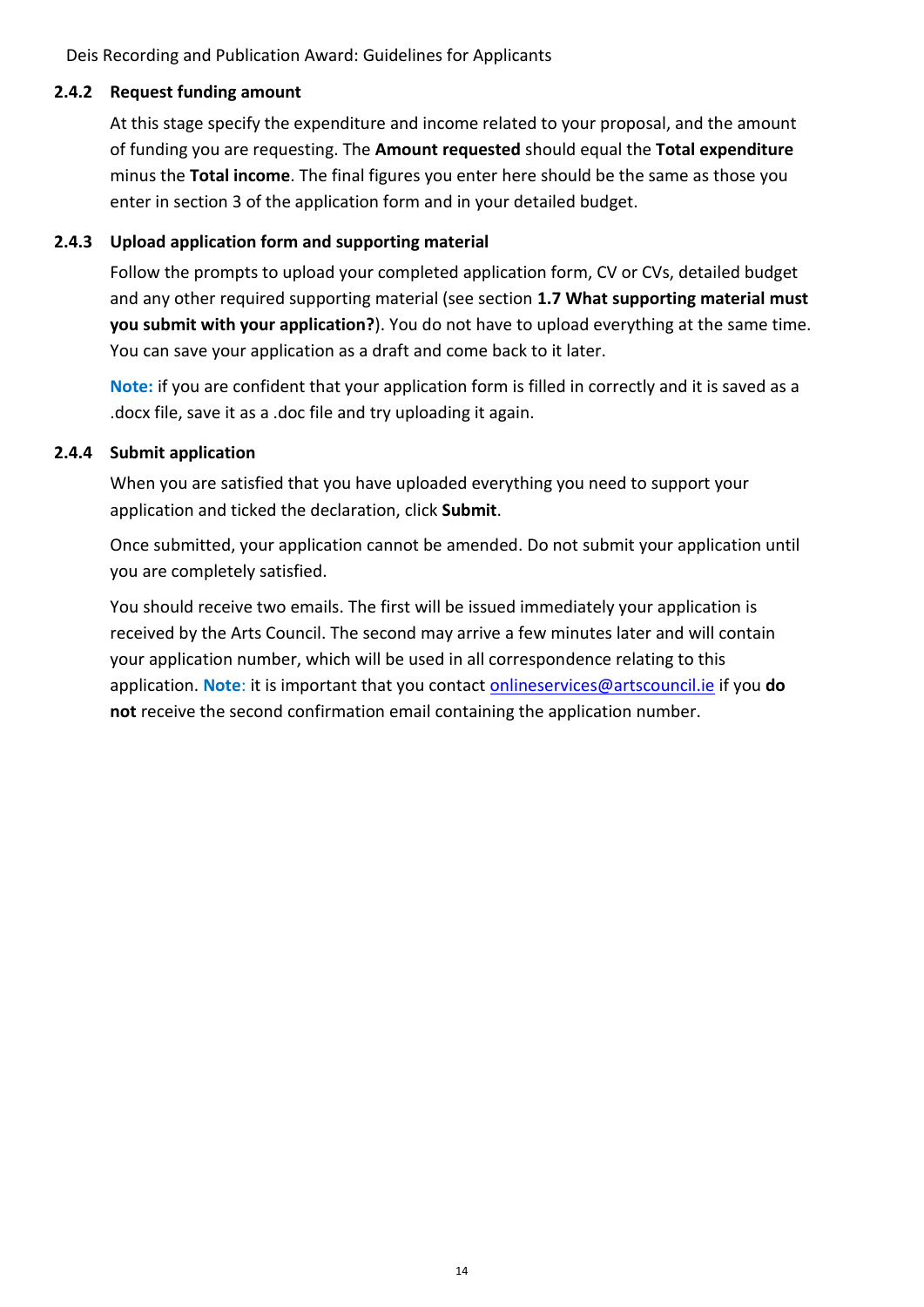## <span id="page-14-0"></span>3. Processing and assessment of applications

#### <span id="page-14-1"></span>**3.1 Overview**

The Arts Council considers all applications, makes decisions and communicates these to applicants in accordance with set procedures. The aim is to ensure that the system for making awards is fair and transparent.

#### <span id="page-14-2"></span>**3.2 The assessment process**

All applications received are processed by the Arts Council as follows:

- 1 After you submit your application, you should receive two emails:
	- The first will be sent immediately and will acknowledge your application.
	- The second should arrive a few minutes later. It will contain your application number, which we will use in all correspondence about your application.

**Note**: these emails only mean that our online system recognises that you have submitted an application. They do not mean that your application is eligible to be assessed.

If you do not receive the email with your application number, contact onlineservices@artscouncil.ie

- 2 Your application is checked for eligibility. Please see section **1.8 Eligibility** above.
- 3 Adviser(s) and/or staff make a written assessment of the application.
- 4 Adviser(s) and/or staff recommend an application as shortlisted or not shortlisted.
- 5 A peer panel reviews all shortlisted applications and associated materials, then scores and makes decisions.
- 6 Decisions are communicated in writing to applicants.
- 7 Decisions are noted by Council.

#### **Time frame**

The Arts Council endeavours to assess applications as quickly as possible, but the volume of applications and the rigorous assessment process means that it will take up to nine weeks from closing date to decision.

#### <span id="page-14-3"></span>**3.3 Criteria for the assessment of applications**

Applications are assessed in a competitive context and with consideration of the available resources. All applications are assessed against criteria of **a)** artistic merit, **b)** how they meet the objectives and priorities of the award, and **c)** feasibility. Each of these criteria is described in turn.

While applicants may select other artforms/arts practices as being relevant to their application, the application will be assessed by the team responsible for the chosen primary artform, and who may, in certain instances, ask for a secondary assessment from another team.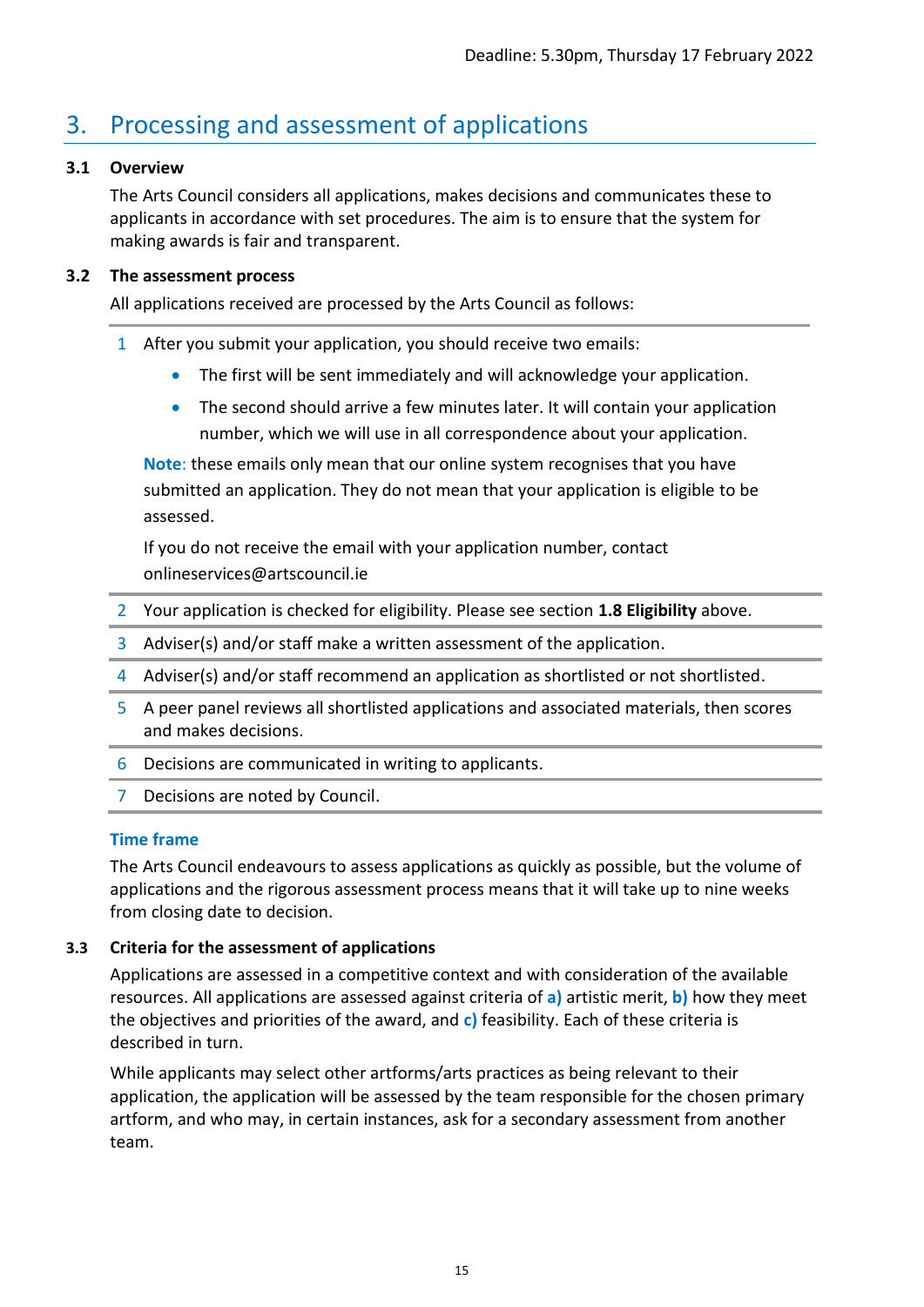#### **Artistic merit**

The assessment of artistic merit focuses on the applicant's previous practice as well as on the nature of the proposed activity. This includes:

- The quality of the idea and the proposed arts activity as outlined on the application form and in the supporting materials submitted
- The track record of the applicant demonstrated through the CV(s) and other supporting material submitted
- The potential of the applicant demonstrated through the application form and other materials submitted
- The artform/arts practice context in which the activity is proposed
- The ambition, originality and competency demonstrated in the proposal.

#### **Meeting the objectives and priorities of the award**

Applications are assessed on how well they meet the objectives and priorities of the award – see section **1.1 Objectives and priorities of the award** for details of these.

#### **Feasibility**

The assessment of feasibility considers the extent to which the applicant demonstrates capacity to deliver the proposed activity. This includes:

- The personnel involved in managing, administering, delivering the project
- The extent to which the applicant demonstrates the provision of equitable conditions and remuneration for participating artists
- The demonstrated commitment of participating artists
- The proposed budget
- Other sources of income
- The availability of and access to other resources
- The proposed timetable or schedule.

#### <span id="page-15-0"></span>**3.4 Peer panels**

The purpose of peer-panel meetings is to allow for a diversity of expert views to inform the decision-making process. Peer panels normally consist of at least three external adjudicators with relevant artform and/or arts practice expertise.

Each meeting is usually led by an Arts Council member acting as non-voting chair. Arts Council advisers and staff attend as required, and those involved in the initial assessment of applications are on hand to provide information as required. Panellists have access to all shortlisted applications and associated materials prior to the day of the meeting, at which point they review, discuss and score shortlisted applications. Following this, applications are ranked by score. In light of the competitive context and the available budget, it is likely that the Arts Council will be able to fund only a proportion of the applications received

#### **Scoring Process**

The panel is asked to score applications according to the following system:

 $\bullet$  A – Must Fund (10 points): this means that, in the view of the panel member, the application is deemed to have fully met the criteria for the award and merits funding on that basis, to the amount requested where possible.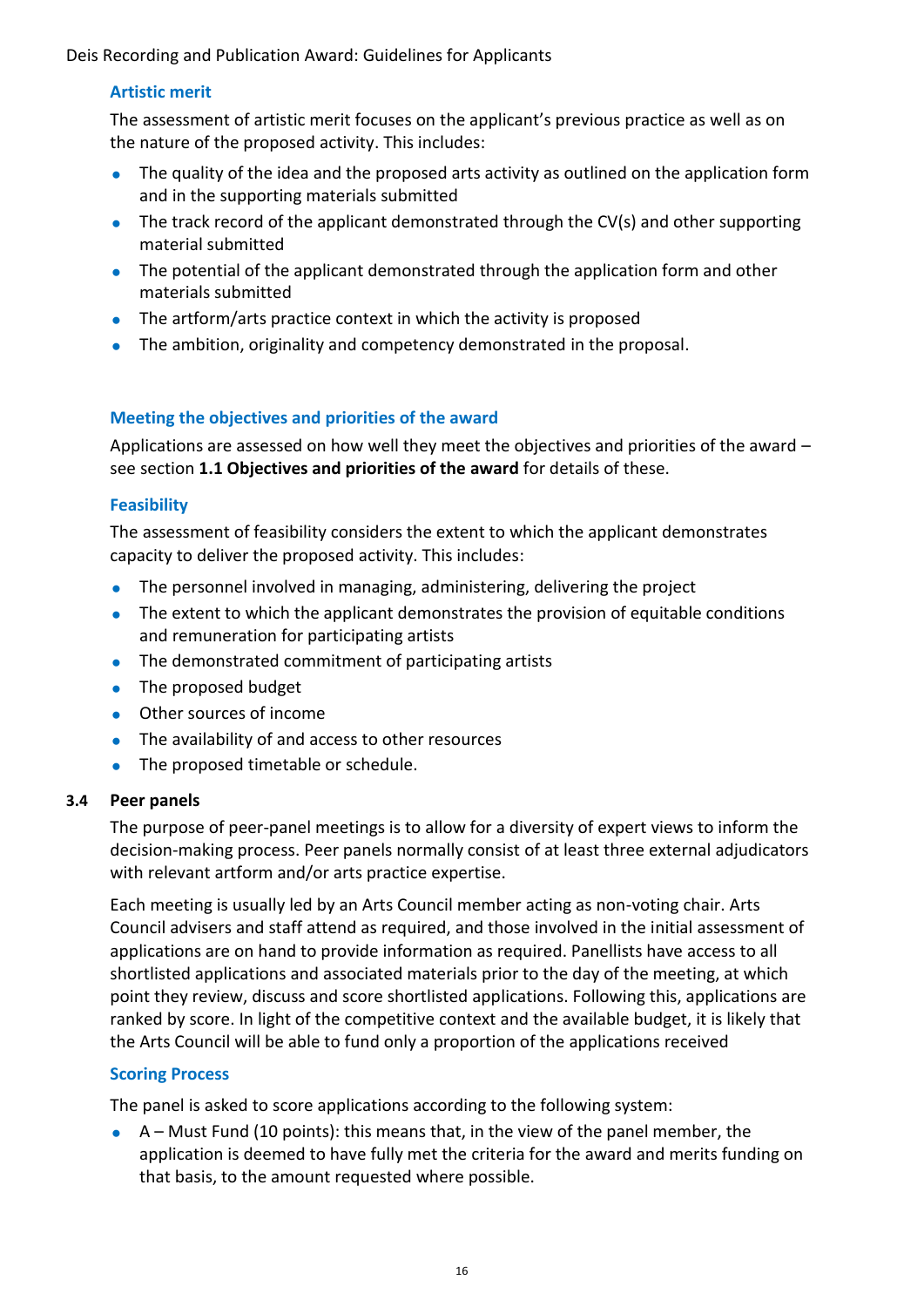- $B -$  Should Fund (8 points): this means that, in the view of the panel member, the application is deemed to have met the criteria to an extent sufficient to merit funding should resources allow.
- $\bullet$   $C$  Could Fund (5 points): this means that, in the view of the panel member, the application is deemed to have met the criteria, but to a lesser extent within the competitive context than other applications.
- $\bullet$  D Not a Priority (2 points): this means that, in the view of the panel member, the application is deemed to have not met the criteria to an extent sufficient to merit funding.

#### **Declaration of interest**

In order to ensure fairness and equity in decision-making, a panel member must declare an interest where they have a close personal or professional link with the applicant or are linked in any way with the application. An 'interest' is either 'pecuniary' or 'non-pecuniary' (e.g. familial relationships, personal partnerships, or formal or informal business partnerships, etc.).

The interest must be declared as soon as the panellist becomes aware of it. This may be at the point when s/he is approached to sit on the panel (if the 'interest' is known at that stage) or following receipt of the list of applicants. Where an interest is declared, the panellist will not receive papers relating to that applicant and will be required to leave the room when the specific application is being reviewed. Where this situation arises, the chair will vote in lieu of the panellist.

In some instances a panellist may not realise that a conflict of interest exists until s/he receives and reviews the panel papers. In such instances the panellist must alert an Arts Council staff member or the panel chair as soon as they become aware that a conflict may exist.

In the event of two panellists declaring a conflict of interest for the same application, the chair will be part of the decision-making process for that specific application.

If the nominated panel chair has a conflict of interest s/he must declare it in writing in advance of the meeting as soon as s/he becomes aware of it. In this instance the head of team will chair the discussion on the conflicted application.

#### <span id="page-16-0"></span>**3.5 Outcome of applications**

All applicants are informed in writing about the outcome of their application.

If your application is successful, you will be sent a letter of offer detailing the amount of funding you have been awarded and the terms and conditions of the award. You will also be told how to go about drawing down your award.

The Arts Council receives a large volume of applications, and demand for funding always exceeds the available resources. Eligibility and compliance with application procedures alone do not guarantee receipt of an award.

Unsuccessful applicants are not eligible to apply for another Arts Council award to undertake the same activity. If the Arts Council feels that the proposed activity would have been more suited to a different award programme, an exception may be made. In such circumstance you will be informed in writing.

You may request assessment feedback from Arts Council staff.